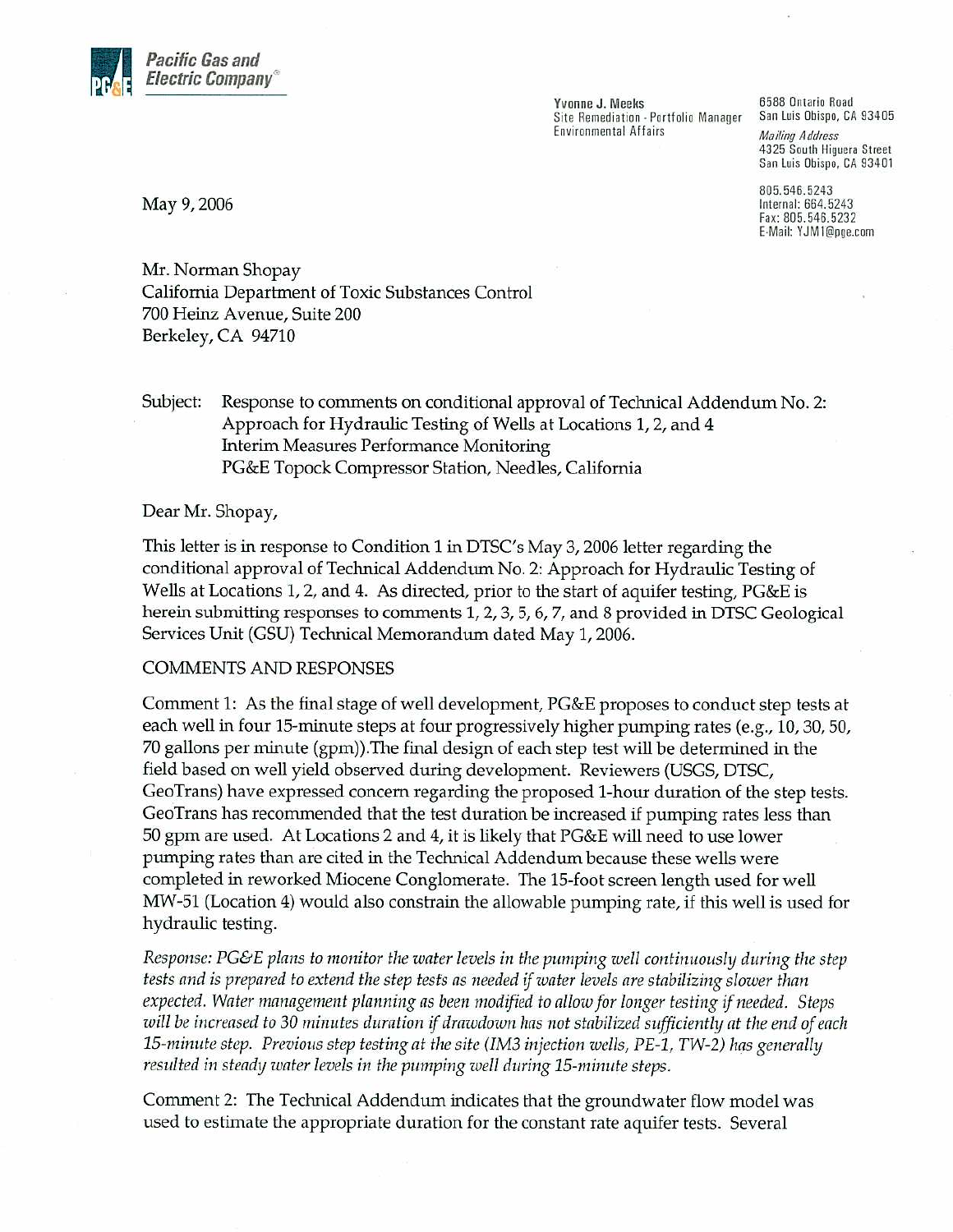Mr. Norman Shopay May 9, 2006 Page 2

reviewers (USGS, DTSC, GeoTrans) have raised concerns regarding the short time frame (2 to 4 hours) derived from the simulations and have recommended longer tests. PG&E should provide further justification for the proposed duration of the constant rate pumping tests.

*Response: The groundwater model was calibrated to match data collected from previous aquifer testing at the site. Prior aquifer testing with pumping from TW-2D has shown that response in surrounding deep zone monitoring wells is rapid. Steady state drawdown was reached in most surrounding monitoring wells within 2 to 4 hours after testing began. PG&E has made arrangements to have additional water trucks available if it becomes necessary to extend the duration of the test to as long as 6 hours. Water levels will be monitored during the test to determine if drawdown has stabilized.* 

Comment 3: Reviewers have noted that water storage and management logistics may have influenced the recommended aquifer test duration. From a technical perspective, the aquifer tests should be designed to ensure collection of high quality data that supports the RFI. GSU realizes that the test design must consider the water management logistics, but further evaluation of water management options may allow longer test duration. GSU understands that PG&E will be providing further details regarding the water storage and management options for the aquifer tests.

*Response: PG&E has arranged to manage approximately 12,000-18,000 gallons at TW-4 for constant*  rate testing. This location is anticipated to be the highest yielding of all these test wells. This volume *will allow for a 4-6 hour test at 50 gpm if a test of this duration is needed. PG&E has arranged for management of 12,000 gallons at TW-5 (equivalent to a four-hour constant rate test at 50 gpm). MW-51 (or MW-26) is unlikely to produce high volumes of water, so no extra water management planning has been made at this location.* 

Comment 5: Page 2 of the Technical Addendum states that "The groundwater flow model simulations were run in steady state and do not simulate the daily or seasonal river level fluctuations, but rather indicate what the effects of pumping would be in the absence of river fluctuations." As requested by GeoTrans, PG&E should clarify how steady-state model simulations support a projection of transient drawdown effects during the aquifer test.

*Response: The statement in the Technical Addendum is not completely accurate. The model included steady state boundary conditions (river levels) but was run in transient mode to project the effects of pumping over time*.

Comment 6: Page 3 of the Technical Addendum states that "Model results indicate that, if pumping rates remain constant, pumping at these wells [TW-3D, PE-1] will produce minimal variations in water levels at surrounding monitoring wells. Therefore, it is not anticipated that the IM-3 extraction system will need to be shut down during hydraulic testing of the new wells." PG&E should provide further details regarding:

(1) The measures that will be used to ensure constant pumping from wells TW-3D and PE-1 during the aquifer tests.

*Response: Operational run time at extraction wells TW-3D and PE-1 was greater than 99% over the months of February and March 2006 (April 2006 data are not yet available). The IM3 extraction*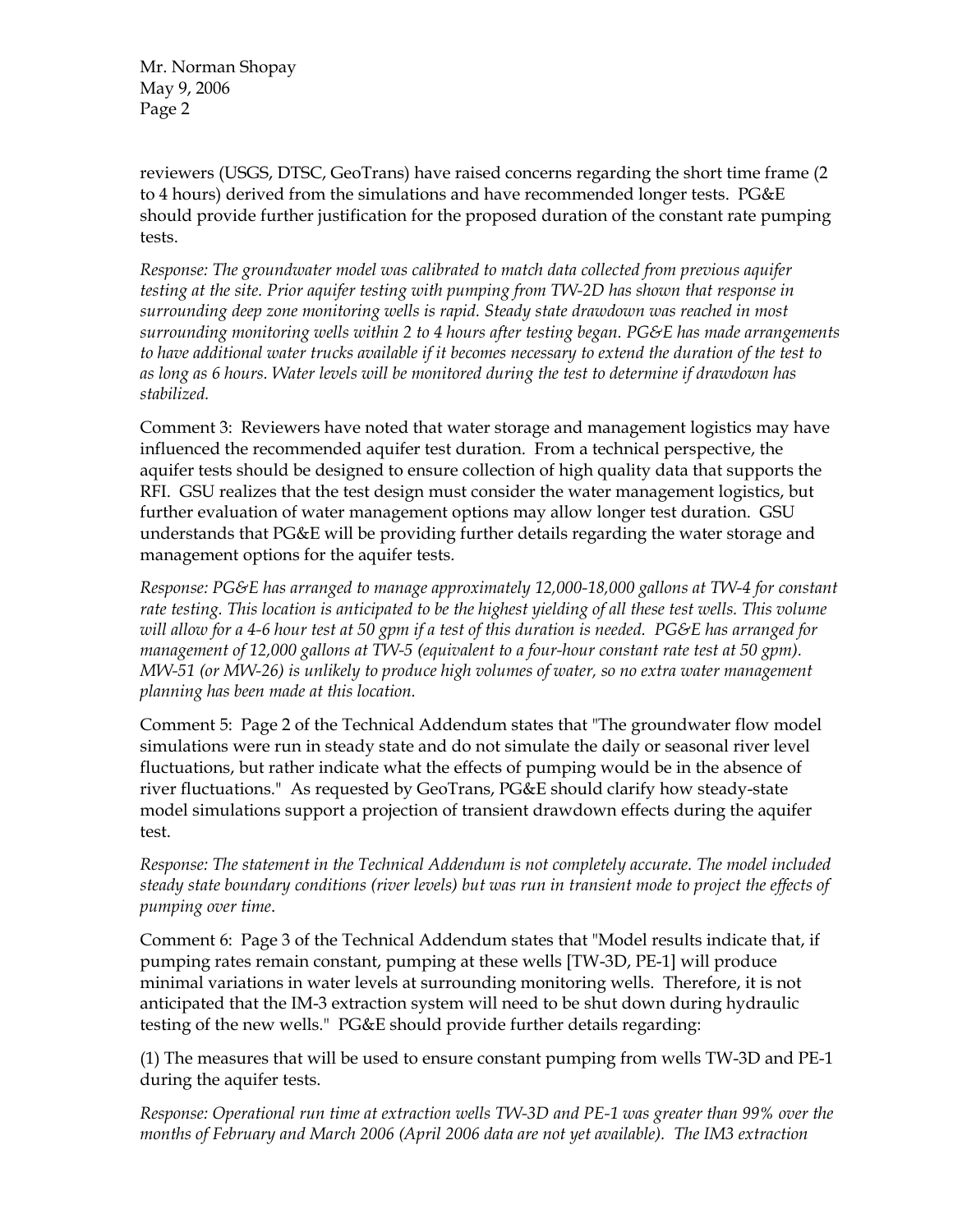Mr. Norman Shopay May 9, 2006 Page 3

*system will have no planned operational shutdowns during hydraulic testing. In the extremely unlikely event that the IM3 extraction system is not constant and the usefulness of aquifer test data is compromised, testing will be repeated once IM3 operations are again constant.*

(2) potential modifications to the aquifer tests if IM 3 pumping is determined to unduly affect the test results

*Response: In the unlikely event that this occurs, PG&E will request approval from DTSC to temporarily shut down the IM3 extraction system to conduct aquifer testing.* 

(3) As requested by GeoTrans, the potential impact of variable IM3 pumping rates on the aquifer test results.

*Response: IM-3 pumping rates are normally steady with minor fluctuations. This is not expected to be a concern. Again, if test data are compromised due to variable IM3 extraction rates, testing will be repeated.* 

Comment 7: The USGS has raised a concern regarding the potential effect of wellbore storage on the ability to observe drawdown in observation wells. When evaluating the first set of constant rate test results, PG&E should determine whether this is an issue and, if so, mitigate the effects by monitoring water levels with packed off transducers. PG&E should identify the logistical issues (e.g., supplier, time to arrive at site) that would be necessary if packers are needed.

*Response: Should this issue become evident during the initial testing, packers will be acquired and installed before subsequent tests are conducted. In order to obtain sufficient baseline data prior to the test, packers would need to be installed several days to a week before aquifer testing. PG&E is in the process of identifying suppliers for packers that would be suitable for this purpose.* 

Comment 8: As requested by GeoTrans, PG&E should provide further discussion regarding

(a) the pre-test monitoring procedures and

*Response: All monitoring wells in the vicinity of the test wells will be instrumented with transducers for at least 10 days before the tests begin (most wells have been recording data for months without interruption). Transducers within the expected radius of influence of test wells will be programmed to record data at one-minute intervals for approximately one day prior to the initiation of testing. These transducers will continue recording at 1-minute intervals throughout the entire period of hydraulic testing until full recovery is observed.* 

(b) the duration of recovery monitoring after completion of the constant rate tests.

*Response: Prior aquifer testing indicates that recovery in floodplain wells is likely to occur within a few hours. Water levels in monitoring wells will be monitored on one-minute intervals for at least as long a period as the well was pumped. Transducers will remain in the monitoring wells and continue recording at 30-minute intervals for the foreseeable future.*